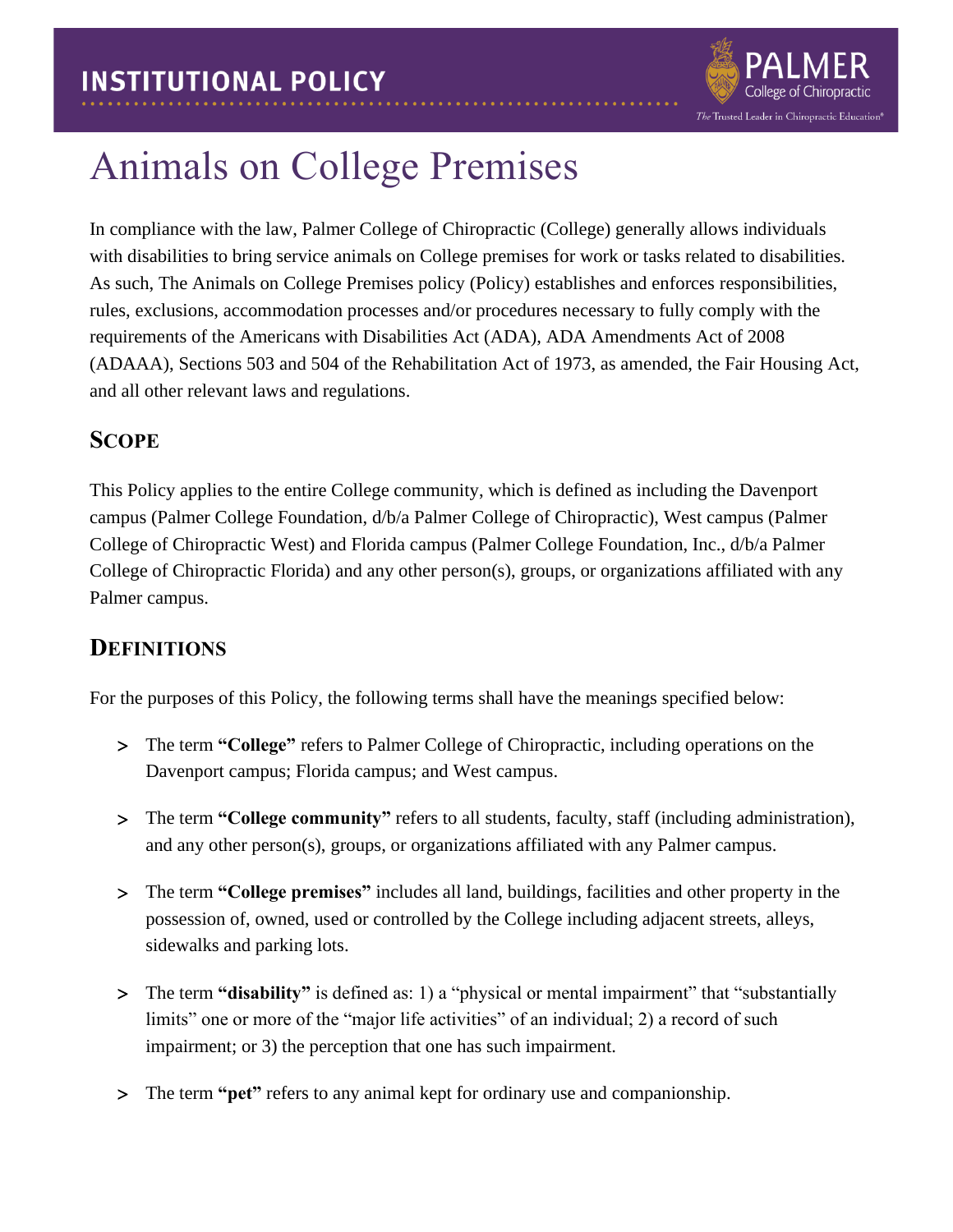- The term **"service animal"** refers to an animal individually trained to do work or perform tasks for a person with a disability, and the work is directly related to the individual's disability. An animal fitting this description is considered a service animal under the ADA regardless of whether the animal is trained under a certified society or is licensed by stated or local government. Such animals include, but are not limited to, dogs and miniature horses (miniature horses generally range in height from 24 inches to 34 inches measured to the shoulders and generally weigh between 70 and 100 pounds). Service animals are not considered pets.
- The term **"support animal"** refers to any species of animal providing emotional support, wellbeing, or comfort that eases one or more identified symptoms or effects of a disability. Support animals may also be referenced as "comfort" or "therapy" animals.

# **SERVICE ANIMALS ON COLLEGE PREMISES**

#### **Service Animals**

A service animal is an animal individually trained to do work or perform tasks for a person with a disability, and the work is directly related to the individual's disability. An animal fitting this description is considered a service animal under the ADA regardless of whether the animal is trained under a certified society, or is licensed by state or local government.

Service animals include, but are not limited to, dogs and miniature horses. Miniature horses generally range in height from 24 to 34 inches measured to the shoulders and generally weigh between 70 and 100 pounds.

#### **Responsibility for Service Animals**

A service animal is the sole responsibility of the animal's owner/handler at all times, including, but not limited to:

- **1.** The cost, care, and supervision of the animal;
- **2.** Compliance with any laws pertaining to animal licensing, registration, vaccination, and owner identification;
- **3.** Keeping the animal under control and taking effective action should it become out of control;
- **4.** Financial responsibility for property damage or bodily injury;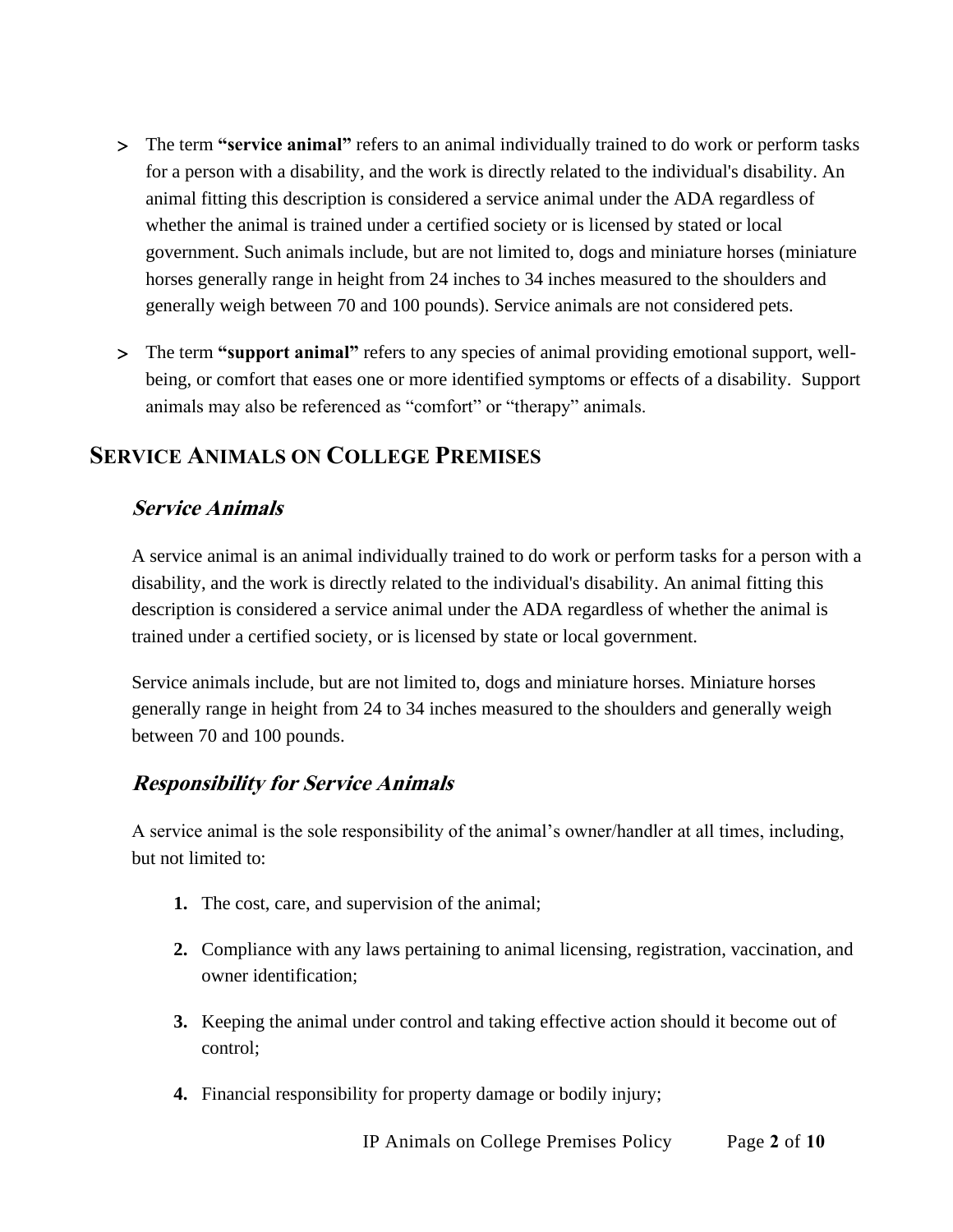- **5.** Feeding and walking the animal;
- **6.** Prompt collection and disposal of the animal's waste;
- **7.** Ensuring the animal is clean and in good health. Measures should be taken at all times for fleas, ticks, and odor control;
- **8.** Taking reasonable safety precautions as requested by the College (e.g. booties and/or lab coats for service animals); and
- **9.** Ensuring the animal is harnessed, leashed, or tethered at all times unless such devices interfere with the animal's work or the owner/handler's disability prevents using such devices. In such a case, the owner/handler must maintain control of the animal through voice, signal, or other effective controls.

#### **Service Animal Etiquette for the College Community**

#### **PROHIBITED ACTIVITIES**

The following are prohibited activities:

- **1.** Asking for details about a person's disability or requesting medical documentation (other than authorized College personnel);
- **2.** Requiring specific identification card or training documentation for the service animal;
- **3.** Asking the owner/handler to require the service animal to demonstrate its ability to perform the work or task;
- **4.** Petting a service animal;
- **5.** Distracting a service animal from its work;
- **6.** Feeding a service animal;
- **7.** Deliberately startling, teasing, or taunting a service animal; and
- **8.** Separating or attempting to separate a person with a disability from their service animal.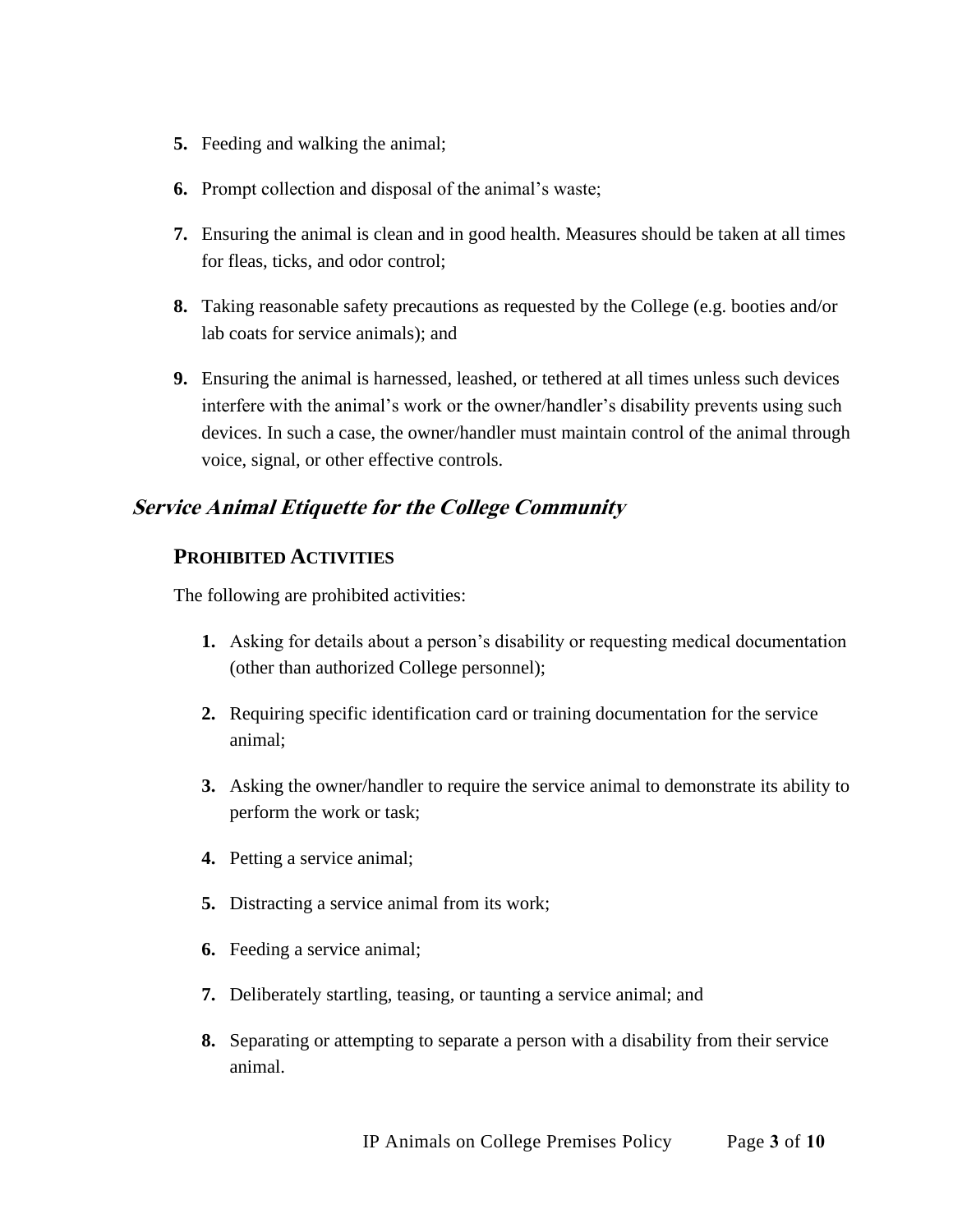#### **LIMITED INQUIRIES**

In an effort to promote the safety and well-being of students and employees and to protect College property, authorized College officials and/or Campus Security may, with reasonable cause, request valid evidence of identification from any individual found on College premises.

When it is not obvious what service an animal provides, only two question may be asked:

- **1.** Is the animal a service animal required due to a disability?
- **2.** What work or task has the animal been trained to perform?

#### **Denial of Entry or Removal from College Premises**

A service animal may be removed or denied entry from all or certain areas of College premises if:

- **1.** The animal poses a direct threat to the health or safety of others or College operations;
- **2.** The animal fundamentally alters the nature of the College's programs, services, or activities; or
- **3.** the animal is disruptive or out of control and the animal's owner/handler does not take effective action to control it;
- **4.** The owner/handler of the animal has not complied with applicable laws (e.g. animal licensing, registration, vaccination, owner identification);
- **5.** The animal is not housebroken; or
- **6.** The animal is a miniature horse and the College cannot accommodate its type, size, and weight.

As part of the interactive accommodation request process, an individualized assessment will be administered before a service animal is denied entry. An individualized assessment may include the nature, duration and severity of the risk, the probability of harm or injury, and the availability of modifications to minimize risks.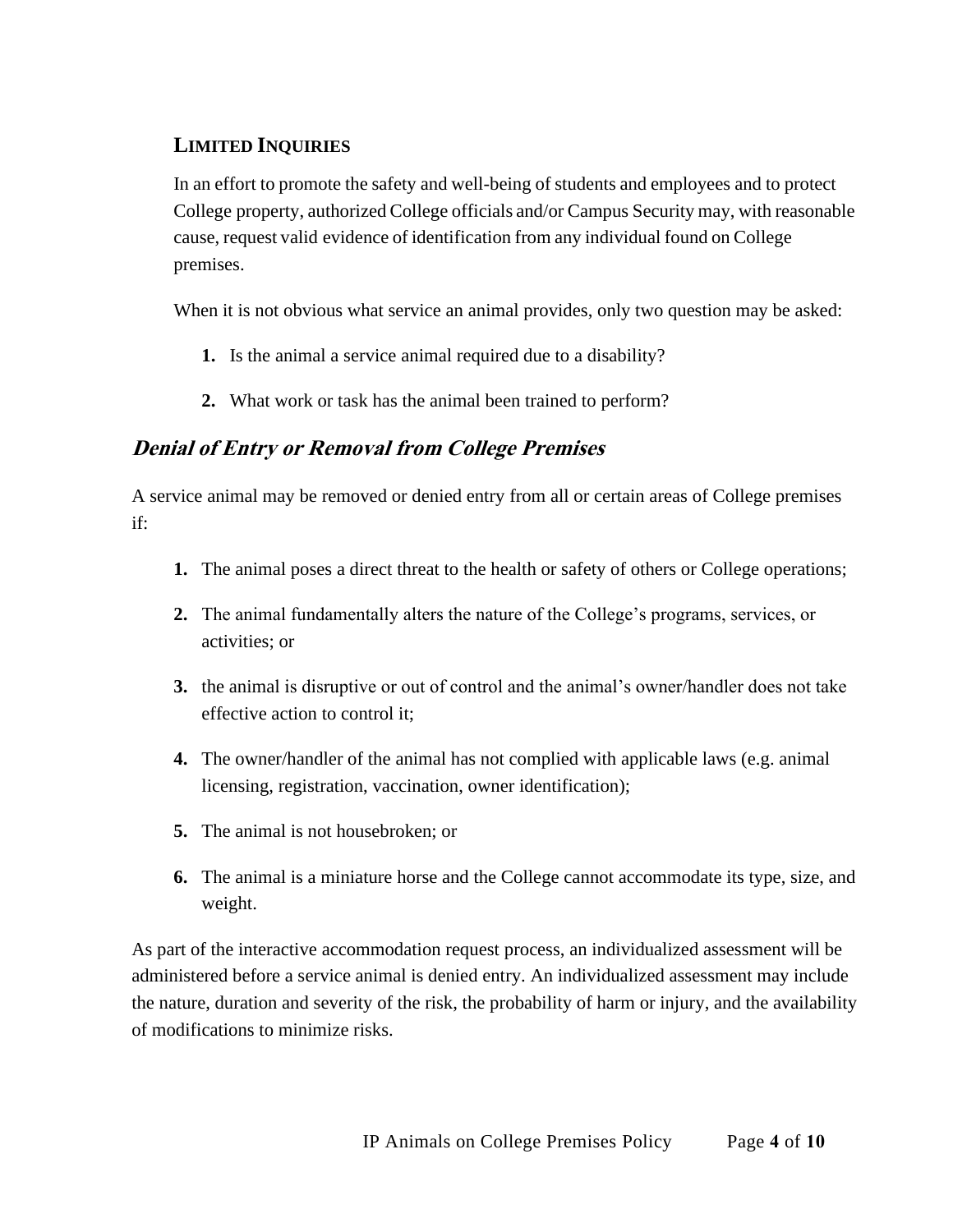When there is a legitimate reason to ask that a service animal be removed or denied entry, the College will offer to provide a different reasonable accommodation/academic adjustment to the person with the disability in lieu of the animal's presence on College premises.

#### **Designated Relief Area**

There may be designated relief areas on College premises for service animals. Additional information can be provided by communicating with the relevant point of contact noted in the "Contacts" section of this Policy.

### **SUPPORT ANIMALS ON COLLEGE PREMISES**

Support animals refer to any species of animals providing emotional support, well-being, or comfort that eases one or more identified symptoms of effects of a disability. Support animals may also be referred to as "comfort" or "therapy" animals.

Support animals are not considered service animals. Support animals are not allowed to accompany persons with disabilities in areas of the College where service animals are permitted:

- **1.** Except where permitted in College owned or leased housing (Davenport, Ia., campus only). To contact Palmer Student Housing, call (563) 884-5648.
- **2.** Except where permitted by law.

# **PETS ON COLLEGE PREMISES**

A pet is any animal kept for ordinary use and companionship. Pets are not considered service animals. Pets are not permitted on College premises except where permitted in College owned or leased housing (Davenport, Ia., campus only). To contact Palmer Student Housing, call (563) 884-5648.

# **HOUSING (DAVENPORT CAMPUS ONLY)**

#### **Service and Support Animals in College Owned or Leased Housing**

Before a service and/or support animal can reside in College owned or leased housing with a person with a disability, a notification must be submitted to and approved by Palmer Student Housing (preferably at least 30 days prior to occupancy).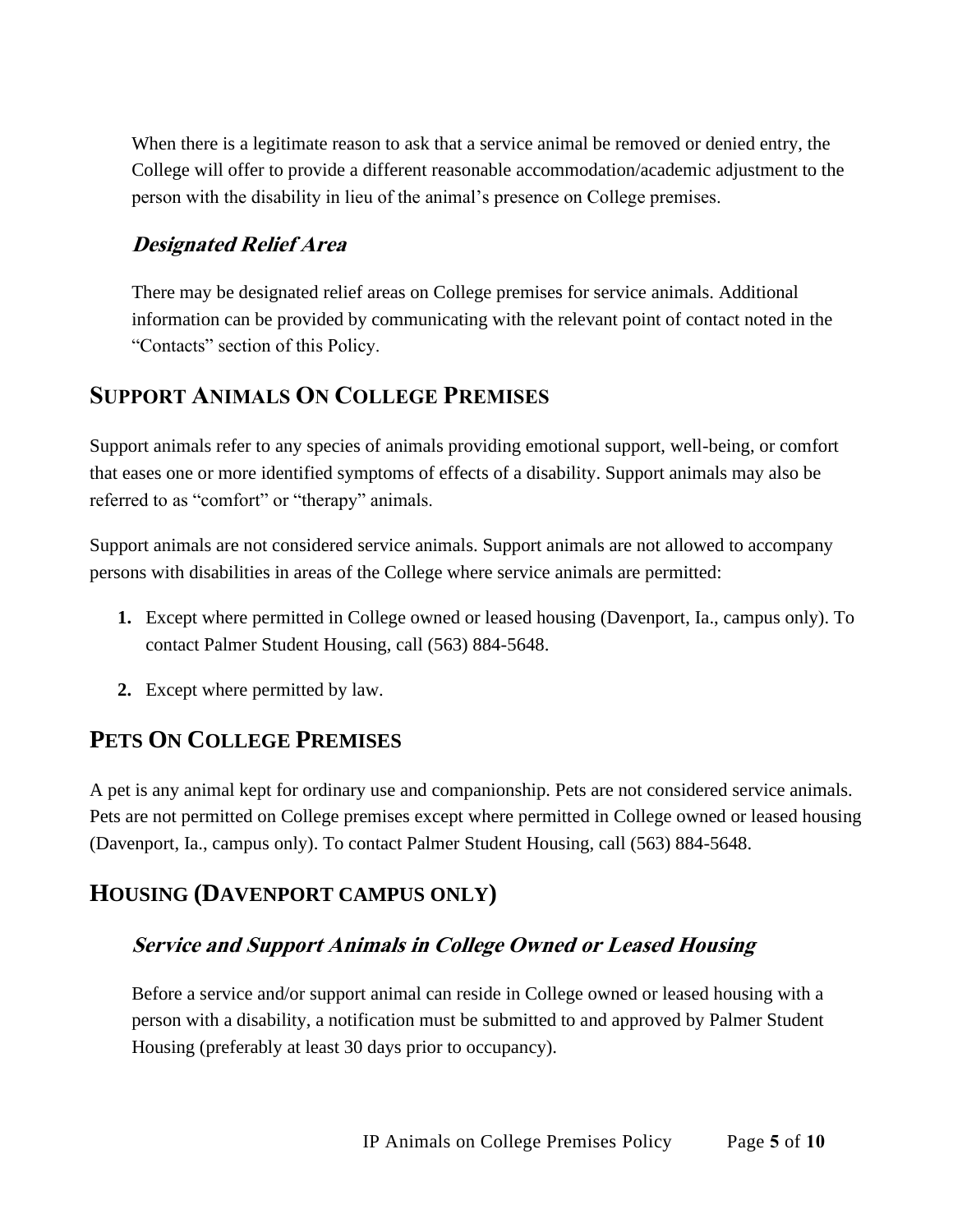Requests for service or support animals to reside in College owned or leased housing may be denied should an animal pose a direct threat to health and safety of others.

To contact Palmer Student Housing, call (563) 884-5648 or email [lisa.bauer@palmer.](mailto:lisa.bauer@palmer)edu.

Complaints may be filed with the Department of Housing and Urban Development (HUD) Office of Fair Housing and Equal Opportunity. To contact HUD, visit<http://www.hud.gov/fairhousing> or call (800) 669-9777 (voice) or (800) 927-9275 (TTY).

### **Pets in College Owned or Leased Housing**

Before a pet can reside in College owned or leased housing, approval must be obtained by Palmer Student Housing (preferably at least 30 days prior to occupancy). Requests for pets to reside in College owned or leased housing may be denied should an animal pose a direct threat to health and safety of others.

To contact Palmer Student Housing, call (563) 884-5648 or email [lisa.bauer@palmer.](mailto:lisa.bauer@palmer)edu.

# **CONFLICTING DISABILITIES**

Individuals with disabilities that may be impacted by the presence of animals on College premises should communicate with the relevant point of contact noted in the "Contacts" section of this Policy. Individuals with conflicting disabilities will be asked to provide documentation that identifies a disability and the need for an accommodation and/or academic adjustment. The appropriate point of contact will facilitate a process to resolve the conflict that considers the disability-related needs/accommodations and/or academic adjustments of all persons involved.

# **EMERGENCY SITUATIONS**

Emergency Responders (ER's) may make reasonable efforts to keep a service animal with the person it is tasked with assisting. However, an ER's first responsibility is to persons with disabilities, which may result in a service animal being separated from the person it is tasked with assisting.

# **REQUESTING ACCOMMODATIONS**

The College makes reasonable accommodations and/or academic adjustments for qualified individuals with disabilities, as required by law.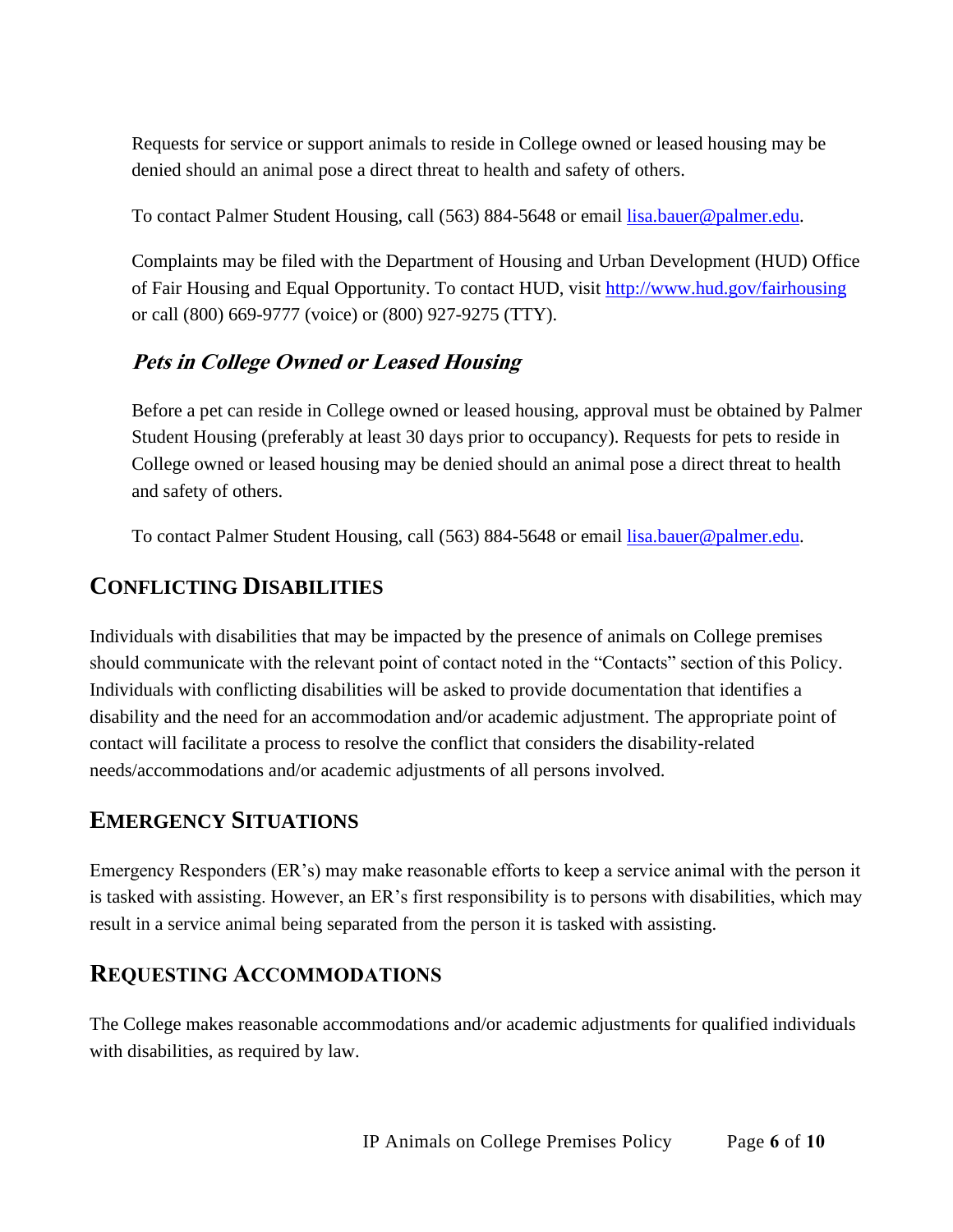#### **Students**

Students with qualified disabilities who want to request an accommodation to be accompanied by their service animal shall refer to the [Handbook for Students and Applicants with Disabilities](http://www.palmer.edu/uploadedFiles/Pages/Students/Academic_Success/Handbook-for-Students-and-Applicants-with-Disabilities.pdf) or the Institutional Policy, [Reasonable Accommodations/Academic Adjustments for Students and](http://www.palmer.edu/uploadedFiles/Pages/Students/Resources_and_Offices/Handbook_and_Policies/_pdf/IP-ReasonableAccommodations-AcademicAdjustmentsforStudents.pdf)  [Applicants with Disabilities.](http://www.palmer.edu/uploadedFiles/Pages/Students/Resources_and_Offices/Handbook_and_Policies/_pdf/IP-ReasonableAccommodations-AcademicAdjustmentsforStudents.pdf)

#### **Employees**

Employees with qualified disabilities who want to request an accommodation to be accompanied by their service animal may submit a request by contacting Human Resources. For more information, refer to the Institutional Policy, [Reasonable Accommodations for Employees.](http://www.palmer.edu/uploadedFiles/Pages/Students/Resources_and_Offices/Handbook_and_Policies/_pdf/IP-ReasonableAccommodationsforEmployees.pdf)

# **Public**

Nonmembers of the College community with qualified disabilities who want to request an accommodation to be accompanied by their service animal to participate in a Palmer sponsored activity that is open to the public may submit a request as outlined in the Institutional Policy, [Reasonable Accommodations for the Public.](http://www.palmer.edu/uploadedFiles/Pages/Students/Resources_and_Offices/Handbook_and_Policies/_pdf/IP-Reasonable-Accommodations-for-the-Public.pdf)

# **STANDARD INSTITUTIONAL POLICY PROVISIONS**

Institutional policies are supplemented by provisions that are applicable to all institutional policies. It is the responsibility of all employees and students to know and comply with these standards.

> [Standard Provisions Applicable to All Institutional Policies](http://www.palmer.edu/uploadedFiles/Pages/Students/Resources_and_Offices/Handbook_and_Policies/_pdf/Standard-Provisions-Applicable-to-All-Institutional-Policies.pdf)

# Additional Information

# **ASSOCIATED POLICIES, PROCESSES AND/OR PROCEDURES**

This Policy is supplemented below. It is the responsibility of all employees and students to know and comply with policies and procedures as supplemented.

# **POLICIES**

 [Reasonable Accommodations/Academic Adjustments for Students and Applicants with](http://www.palmer.edu/uploadedFiles/Pages/Students/Resources_and_Offices/Handbook_and_Policies/_pdf/IP-ReasonableAccommodations-AcademicAdjustmentsforStudents.pdf) **[Disabilities](http://www.palmer.edu/uploadedFiles/Pages/Students/Resources_and_Offices/Handbook_and_Policies/_pdf/IP-ReasonableAccommodations-AcademicAdjustmentsforStudents.pdf)**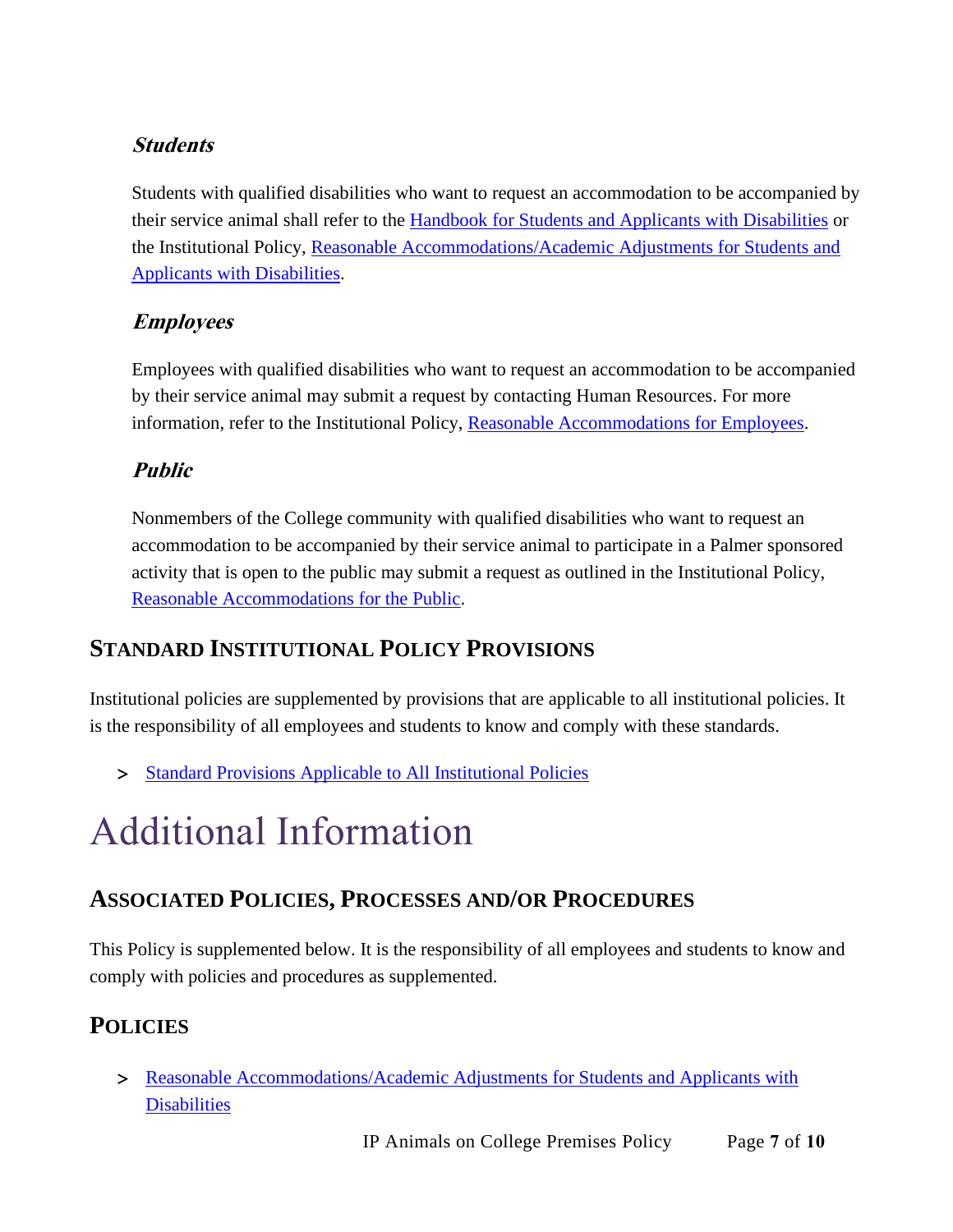- > [Reasonable Accommodations for Employees](http://www.palmer.edu/uploadedFiles/Pages/Students/Resources_and_Offices/Handbook_and_Policies/_pdf/IP-ReasonableAccommodationsforEmployees.pdf)
- [Reasonable Accommodations for the Public](http://www.palmer.edu/uploadedFiles/Pages/Students/Resources_and_Offices/Handbook_and_Policies/_pdf/IP-Reasonable-Accommodations-for-the-Public.pdf)

#### **PROCESSES AND/OR PROCEDURES**

> [Handbook for Students and Applicants with Disabilities](http://www.palmer.edu/uploadedFiles/Pages/Students/Academic_Success/Handbook-for-Students-and-Applicants-with-Disabilities.pdf)

#### **FORMS/INSTRUCTIONS**

- [Student Accommodation Intake/Request Form](http://www.palmer.edu/uploadedFiles/Pages/Students/Academic_Success/Final%20Accomodation%20Request%20Form%2010-4-2013.pdf)
- [Temporary Modification Request Form](http://www.palmer.edu/uploadedFiles/Pages/Students/Academic_Success/Intake%20Temporary%20Adjustment%20Request%20Form%20Master%20Template%20Revised%20April%202015.pdf)

# **OTHER RELATED INFORMATION**

- > [Academic Support Services](http://www.palmer.edu/students/academic-success/support-services/)
- The Americans with Disabilities Act (ADA)<http://www.ada.gov/>
- > The ADA Amendments Act of 2008 (ADAAA), [https://www.federalregister.gov/articles/2011/03/25/2011-6056/regulations-to-implement-the](https://www.federalregister.gov/articles/2011/03/25/2011-6056/regulations-to-implement-the-equal-employment-provisions-of-the-americans-with-disabilities-act-as#h-108/)[equal-employment-provisions-of-the-americans-with-disabilities-act-as#h-108/](https://www.federalregister.gov/articles/2011/03/25/2011-6056/regulations-to-implement-the-equal-employment-provisions-of-the-americans-with-disabilities-act-as#h-108/)
- > The Rehabilitation Act of 1973,<https://www.ada.gov/cguide.htm#anchor65610>
- > The Fair Housing Act,<http://portal.hud.gov/hudportal/HUD>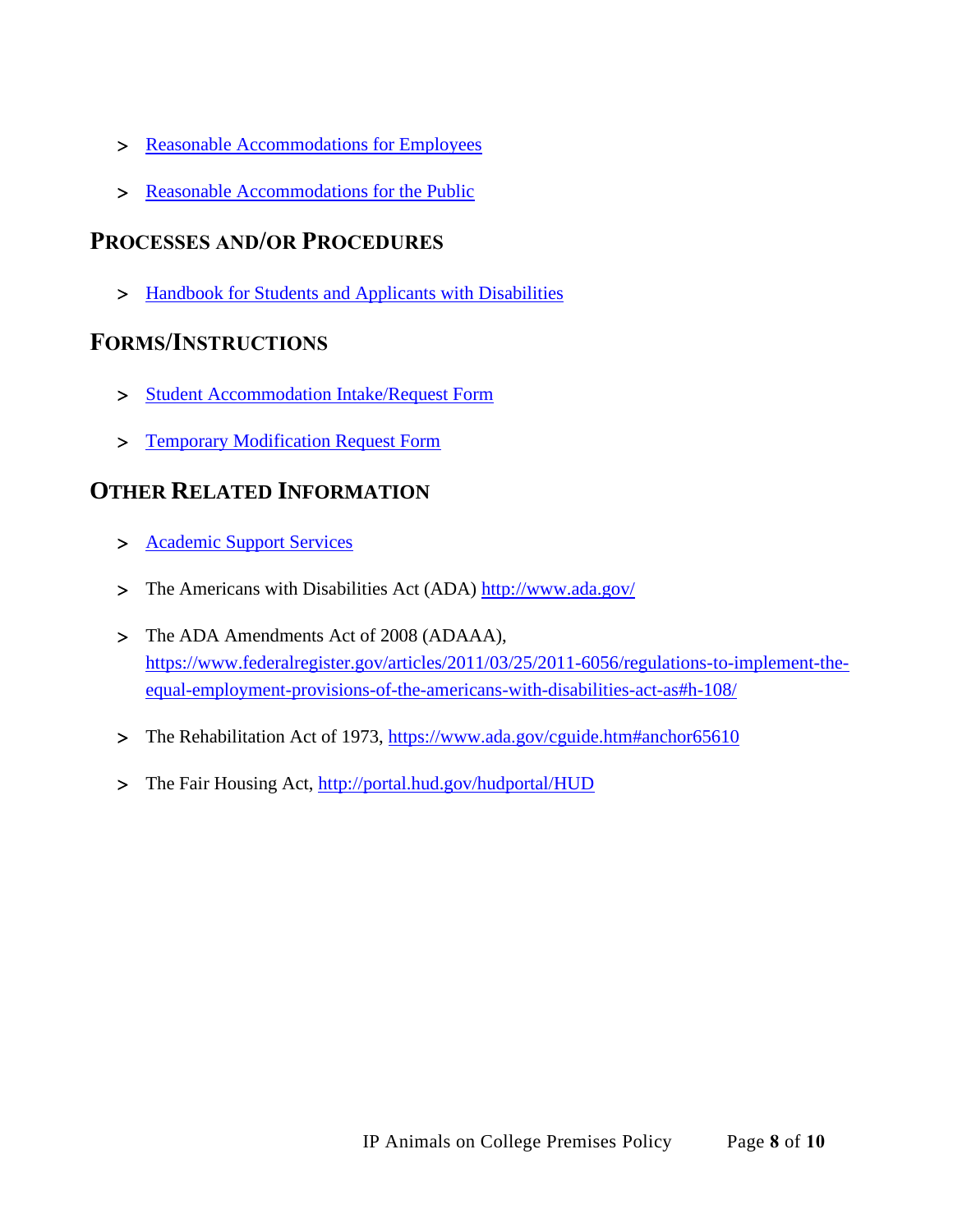# **CONTACTS**

#### **MAIN CAMPUS, DAVENPORT,IA.**

Kevin Cunningham, D.C., Ph.D Barry Pence Holly Fischer Vice Chancellor for Student Affairs **Human Resources** Disability Services Coordinator for Also serving as Disability Services Coordinator 1000 Brady Street Public Events Student Academic Support **Davenport, IA 52803** 1000 Brady Street 1000 Brady Street (563) 884-5866 Davenport, IA 52803 Davenport, IA 52803 [barry.pence@palmer.edu](mailto:barry.pence@palmer.edu) (563) 884-5826 (563) 884-5898 [holly.fischer@palmer.edu](mailto:holly.fischer@palmer.edu) [kevin.cunningham@palmer.edu](mailto:kevin.cunningham@palmer.edu)

Lisa Bauer Palmer Student Housing 1000 Brady Street Davenport, IA 52803 (563) 884-5648

#### **FLORIDA CAMPUS, PORT ORANGE, FLA.**

Victor Hidalgo, M.S. **Human Resources Specialist** Jason Brewer Academic Counselor Human Resources Disability Services Coordinator for Also serving as Disability Services Coordinator 4777 City Center Parkway Public Events Office of Student Services Port Orange, FL 32129 Student Administrative Services 4777 City Center Parkway (386) 763-2665 4777 City Center Parkway Port Orange, FL 32129 Port Orange, FL 32129 (386) 763-2780 [jason.brewer@palmer.edu](mailto:jason.brewer@palmer.edu) [victor.hidalgo@palmer.edu](mailto:victor.hidalgo@palmer.edu)

#### **WEST CAMPUS, SAN JOSE, CALIF.**

Michael Crump **Barry Pence** Holly Fischer Student Services Director Human Resources Disability Services Coordinator for Also serving as Disability Services Coordinator 1000 Brady Street Public Events 90 E. Tasman Drive Davenport, IA 52803 1000 Brady Street San Jose, CA 95134 (563) 884-5866 Davenport, IA 52803 (408) 944-6122 [barry.pence@palmer.edu](mailto:barry.pence@palmer.edu) (563) 884-5826 michael.crump@palmer.edu [holly.fischer@palmer.edu](mailto:holly.fischer@palmer.edu)

# **Students Employees Public**